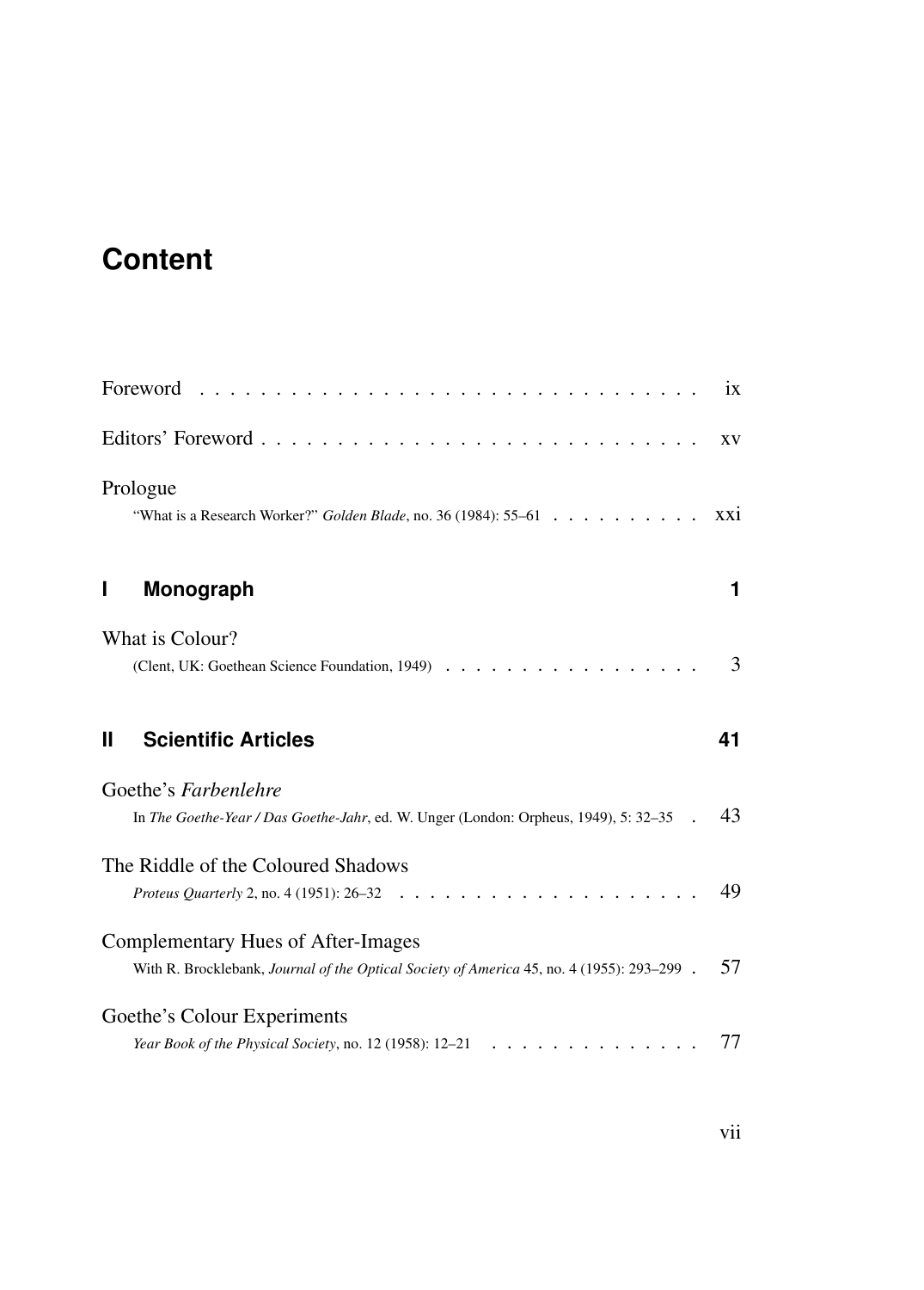| The Physical Society Colour Group's Exhibition                                                                                                  |     |
|-------------------------------------------------------------------------------------------------------------------------------------------------|-----|
| "The 44th Physical Society Exhibition, 1960: (2)," Contemporary Physics 1, no. 4 (1960): 305-<br>306                                            | 93  |
| The Colour Experiments of E. H. Land<br>Mathematisch-Physikalische Korrespondenz, no. 23 (1960): 8-10                                           | 95  |
| Two-Colour Projection Phenomena                                                                                                                 |     |
| With R. Brocklebank, Journal of Photographic Science 8, no. 4 (1960): 141-150                                                                   | 99  |
| Colour and Perception<br>With R. Brocklebank, <i>Contemporary Physics</i> 3, no. 2 (1961): 91–111<br>$\mathbf{r}$ . $\mathbf{r}$ . $\mathbf{r}$ | 121 |
| Land's System of Two-Colour Projection                                                                                                          |     |
| With R. Brocklebank, "'Land' Colour-A Discussion," Journal of the British Institution of<br>Radio Engineers 21, no. 6 (1961): 535-536           | 153 |
| Goethe and Edwin Land                                                                                                                           |     |
| Unpublished typescript (1961)                                                                                                                   | 157 |
| Colour as Light and Colour as Darkness                                                                                                          |     |
| The Journal of Photographic Science 9, no. 2 (1961): 134-135                                                                                    | 165 |
| The Phenomenon of the Coloured Shadows and its Significance for<br><b>Colour Perception</b>                                                     |     |
| With R. Brocklebank, Die Farbe 11, nos. 1-6 (1962): 143-146.                                                                                    | 169 |
| Colour Perception and Colour-Rendering                                                                                                          |     |
| With R. Brocklebank, Transactions of the Illuminating Engineering Society (London) 28,<br>no. $2(1963): 45-49$ .                                | 175 |
| Colour is Where You See It                                                                                                                      |     |
| Die Farbe 14, nos. 1-6 (1965): 96-106                                                                                                           | 187 |
| Goethe's Colour Theory (A Book Review)                                                                                                          |     |
| Leonardo 5, no. 2 (1972): 179-180<br>. The contract of the contract of the $\alpha$                                                             | 199 |